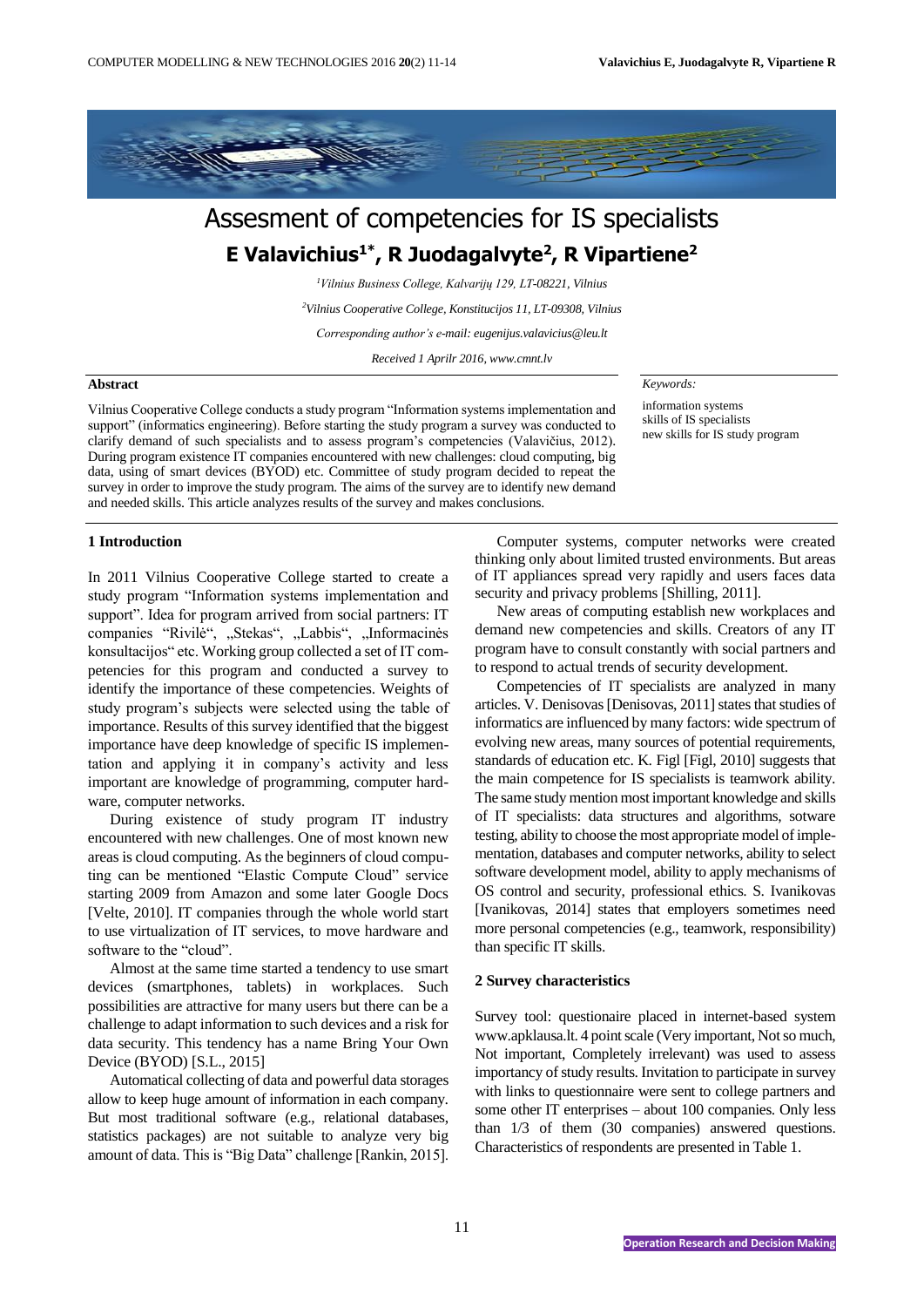| Characteristic     | <b>Number of respondents</b> | $\frac{6}{6}$ |
|--------------------|------------------------------|---------------|
| Area of activities |                              |               |
| Service company    | 24                           | 80            |
| Trade              | 4                            | 13,3          |
| Production         | $\overline{2}$               | 6,7           |
| <b>Status</b>      |                              |               |
| Closed JSC         | 25                           | 83,3          |
| <b>JSC</b>         | 3                            | 10            |
| State enterprise   | 2                            | 6,7           |
| <b>Size</b>        |                              |               |
| $1 - 49$ employee  | 21                           | 70            |
| $50 - 249$         | 4                            | 13,3          |
| 250 and more       |                              | 16,6          |
| <b>Total</b>       | 30                           | 100           |

TABLE 1 Distribution of respondents by enterprise profiles

The majority of respondents belong to small (about 70%) closed joint stock capital (>80%) companies. Remaining part of respondents work in big joint stock companies or state enterprises. Figure 1 represents relations of companies with information systems.



FIGURE 1 Relations of companies with information systems

More than half (53%) of respondents are users of information systems, other companies create, implement,

distribute them.3 Importance of different competencies.

This study program has 5 main aims. Each aim generates 3-5 study results. In this article will be commented only study results with maximum (≥80% respondents answer "Very important") and minimum  $(\leq 40\%$  respondents answer "Very important") importance.

3 study results were graded with 80% or more answers ", Very important". But only 1 of them (", to try functioning of IS, to prepare it for operation...") belongs directly to informatics study field. One result  $($ , to consult users $"$ , the most important - >86%) is located near the middle of informatics and general competencies, the remaining important result  $\tilde{I}_{t}$ , to comply with the principles of cooperation and ethics") belongs to general competencies group. 2 of mentioned results had no negative answers. These results show the importance of general (personal) competences.

The next diagram (Figure 3) show results with minimum importance – 40% or less respondents choosed an answer "Very important".



FIGURE 2 The most important competencies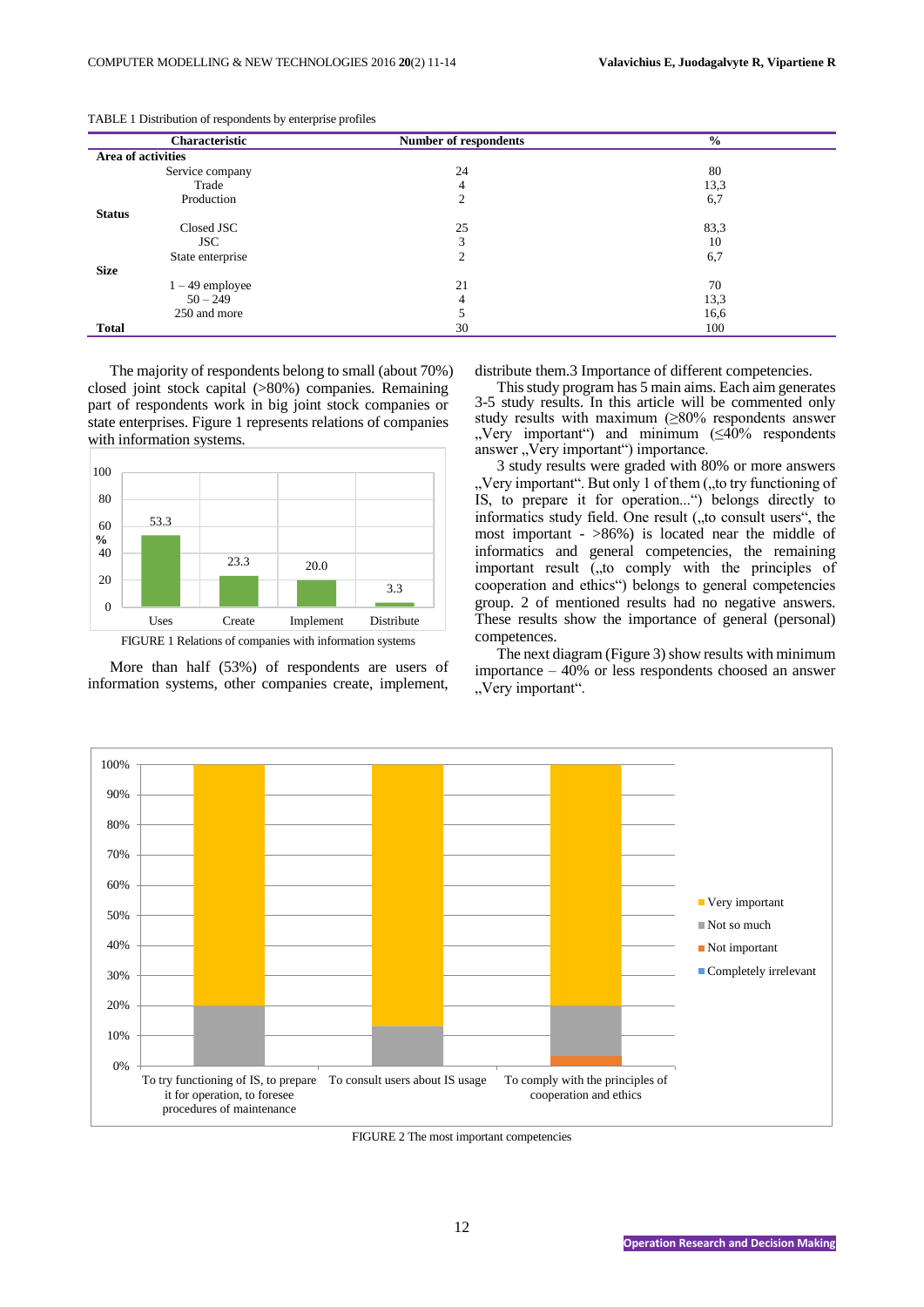![](_page_2_Figure_2.jpeg)

FIGURE 3 Study results with minimum importance

One result with minimum importance  $($ , To create websites, ...", about 36% answers "Very important" and >10% answers "Not important") belong to informatics field, one answer  $\alpha$ . To perform audit of implemented system $\alpha$ , 40% answers "Very important") is near the middle between informatics and business subjects, one result ("To have knowledge of accounting standards...", 40% answers "Very important") belongs to business subjects. At least 2 of 30 respondents mentioned this answer as "irrelevant".

The questionnaire also had a question about desired number of such specialists to have an internship or to work. Answer to this question was rather upsetting (Figure 4).

![](_page_2_Figure_6.jpeg)

FIGURE 4 Demand of IS specialists

#### **References**

- [1] Denisovas V 2011 *Bendrosios ir dalykinės kompetencijos informatikos studijų kryptyje, jų nustatymas ir ugdymas* http://www4066.vu.lt/Files/ File/Vitalijus%20Denisovas0427.pdf.
- [2] Valavičius E, Vipartienė R, Juodagalvytė R 2012 IS specialistų kompetencijų ir poreikio tyrimas *Studijos šiuolaikinėje visuomenėje* **3**
- [3] 2010 Information Systems Education *Journal for Information Systems Education* **21**(3)
- [4] Figl K *A Systematic Review of Developing Team Competencies in*
- [5] Ivanikovas S, Valavičius E 2014 Studentų, absolventų ir

## **4 Conclusions**

Only about 40% of companies need such specialists for internship of work. Authors of this survey tried to find reasons of such answers. One of reason can be an economic situation in the world which is near stagnation. During phone interview some companies mentioned they are not planning expansion in the nearest future and even more – big companies plan to cut a number of workplaces. But the summary number of desired specialists are about 40 workplaces and average number of graduates in Vilnius Cooperative College is some more than 20 students. It shows that analyzed study program is reasoned enough.

Information systems specialists need competences from IT area but personal competences have the same of even higher importance.There are not so much possibilities that graduates of this study program will remain unemployed. The demand of specialists only from social partners is higher than a number of graduates.

This study program has to reconsider workload dedicated to learn accounting and website creating competences and to strenthen personal competences.

darbdavių požiūrio į informatikos krypties studijų programas analizė *Vadyba* **1**(24)

- [6] Rankin J G, Johnson M, Randall D 2015 *Research on Implementing Big Data: Technology, People, & Processes*
- [7] S. L. 2015 Tech Trend: Re-thinking BYOD *Black Enterprise* **46**(4)
- [8] Shilling C G 2011 Privacy and data security: new challenges of the digital age *New Hampshire Bar Journal* **52(**2)
- [9] Velte T, Velte A, Elsenpeter R 2010 Cloud Computing *A Practical Approach*